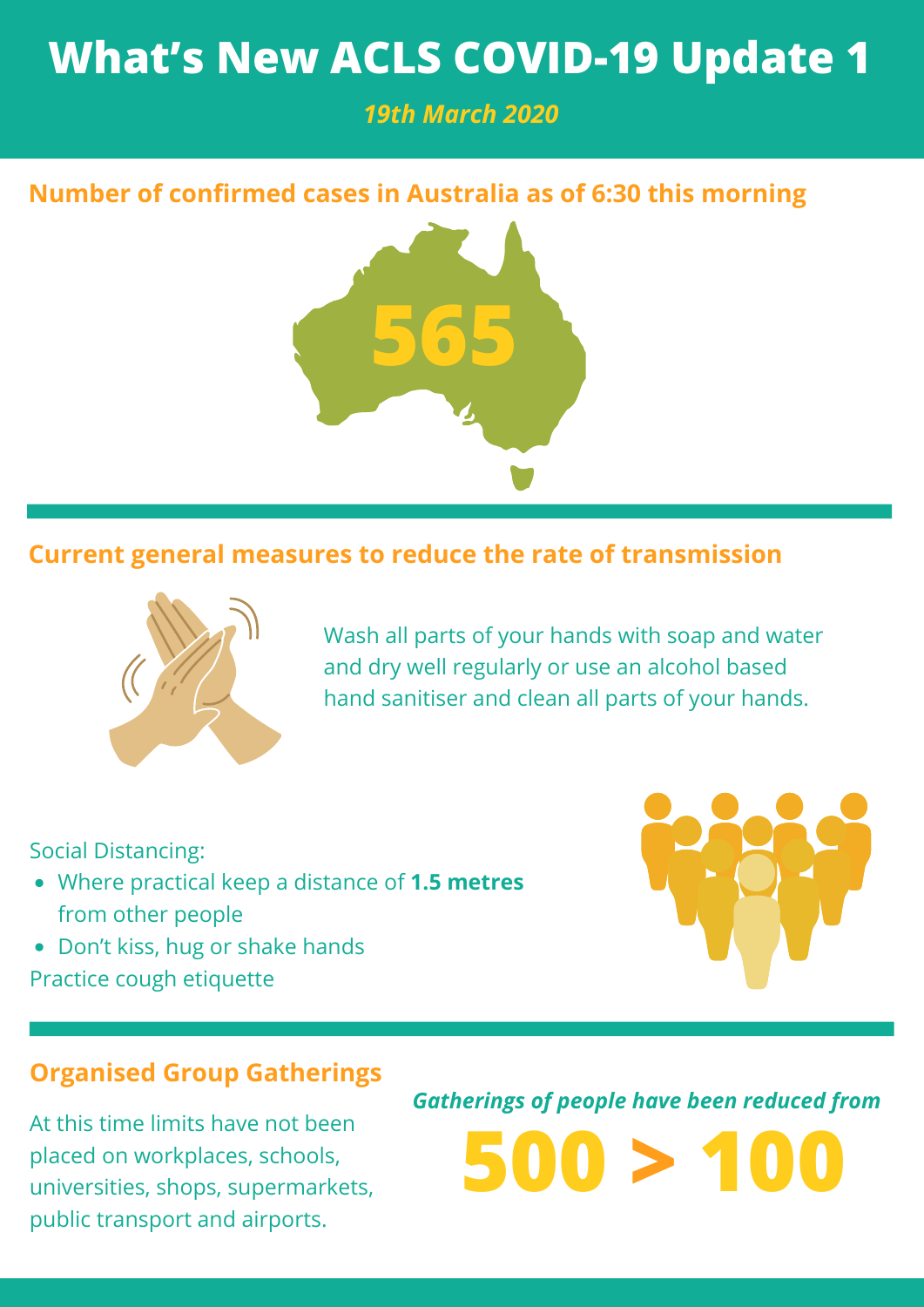# **Residential Aged Care and Visitors**

There are new visitor restrictions, they include anyone who:



*Returned from any overseas country in the last 14 days*



*Has been in contact with a confirmed case of COVID-19*



*Has fever or symptoms including cough, sore throat or shortness of breath*

**From 1 May anyone who visits residential aged care must have had their influenza vaccination.**

#### **These are the extra precautions for anyone coming to visit your service:**

- Keep visits short
- No more than two visitors, including doctors, at a time per day
- Visits should occur in the person's room, outdoors, or a specific area that your service decides on as an appropriate and safe place
- No visiting in communal areas
- No large group visits or gatherings, social activities or entertainment
- Any size school groups must not visit
- No children aged under 16 years to visit except in special circumstances

*It is suggested that visitors keep in touch by: making phone or video calls, emails, text messages, send postcards, letters, photos or videos.*